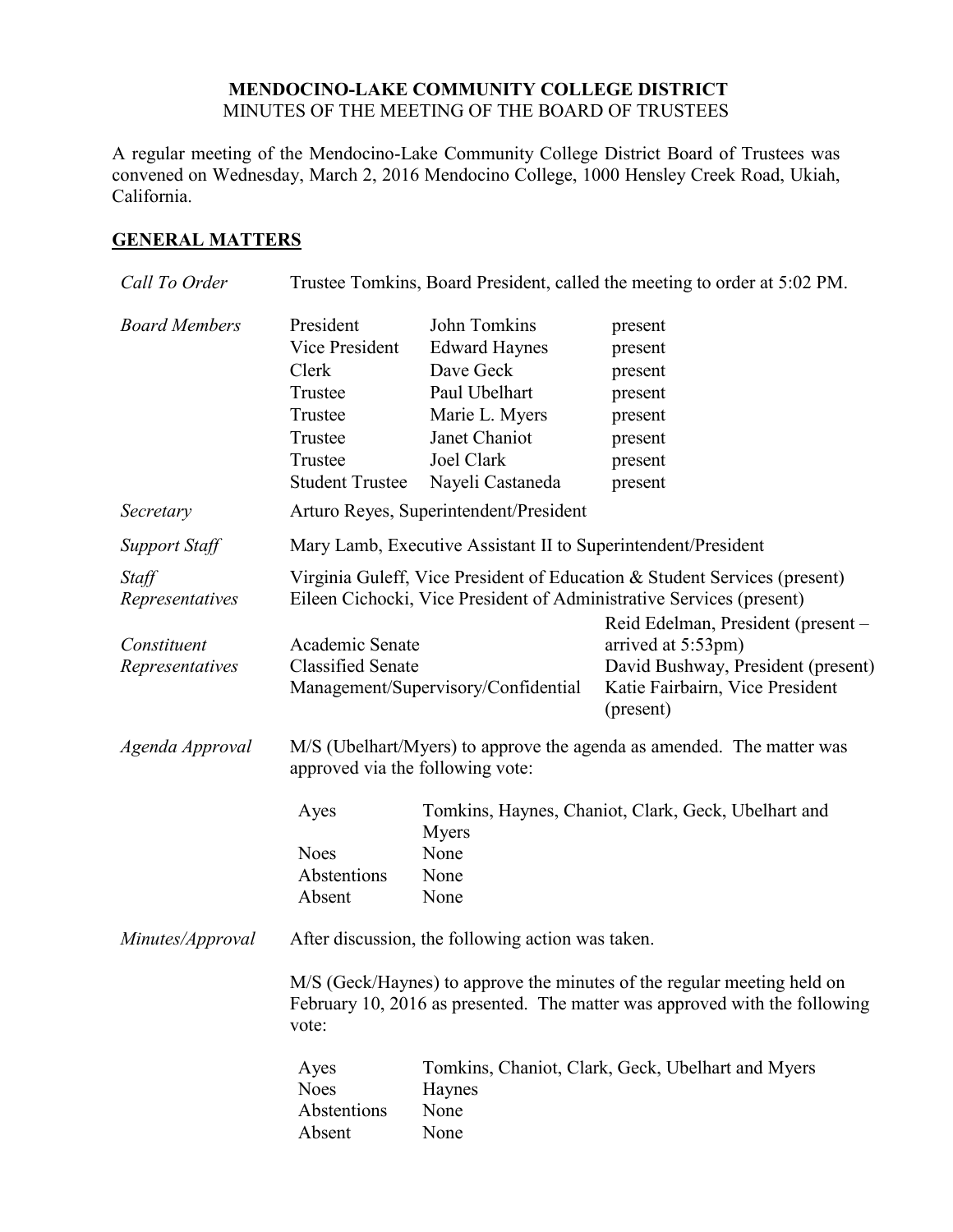*Public Comments* • No comments from the public were made.

## **PRESIDENT'S REPORT**

A written report was presented by Superintendent/President Reyes. The following items were offered in addition:

- The Center for Urban Education is currently reviewing how the academic achievement of students is being assessed at Mendocino College.
- The future of the current Accrediting Commission for Community and Junior Colleges.
- Current enrollments and the forecast regarding reaching the goal of 250 FTES at the Coast center by July 2017.

#### *Recess* The Board President called a recess at 5:36pm for Board members to informally recognize Jordan Anderson and congratulate him on his newly acquired tenure at Mendocino College. The meeting returned to order at 5:50pm.

## **PRESIDENT'S REPORT - continued**

The following items were also offered in addition:

• Met with members of the Chancellor's Office staff today regarding the transfer of territory. We believe this item will be on the Board of Governors agenda for their May meeting. We have requested funding for whatever portion we will be unfunded for in 2017 which will come from the College of the Redwoods base. There will be a hearing on the transfer of territory which will take place in Fort Bragg on Thursday, March 24<sup>th</sup> where these items as well as the bond indebtedness will be discussed.

# **CONSENT AGENDA**

M/S (Clark/Geck) RESOLVED, That the Mendocino-Lake Community College District Board of Trustees does hereby approve the Consent Agenda as amended. The consent agenda was approved with the following vote:

| Aves        | Tomkins, Haynes, Chaniot, Clark, Geck, Ubelhart and |
|-------------|-----------------------------------------------------|
|             | Myers                                               |
| <b>Noes</b> | None                                                |
| Abstentions | None                                                |
| Absent      | None                                                |

Items with an asterisk \* were approved by one motion as the Consent Agenda.

### **Personnel**

| $Employment -$   | *RESOLVED, That the Mendocino-Lake Community College District Board of    |
|------------------|---------------------------------------------------------------------------|
| Short-Term       | Trustees does hereby ratify the employment of the short-term employees as |
| <i>Employees</i> | submitted and presented at the meeting.                                   |
|                  |                                                                           |

*Employment – Part-Time Faculty* \*RESOLVED, That the Mendocino-Lake Community College District Board of Trustees does hereby approve the employment of the part-time faculty as submitted and presented at the meeting.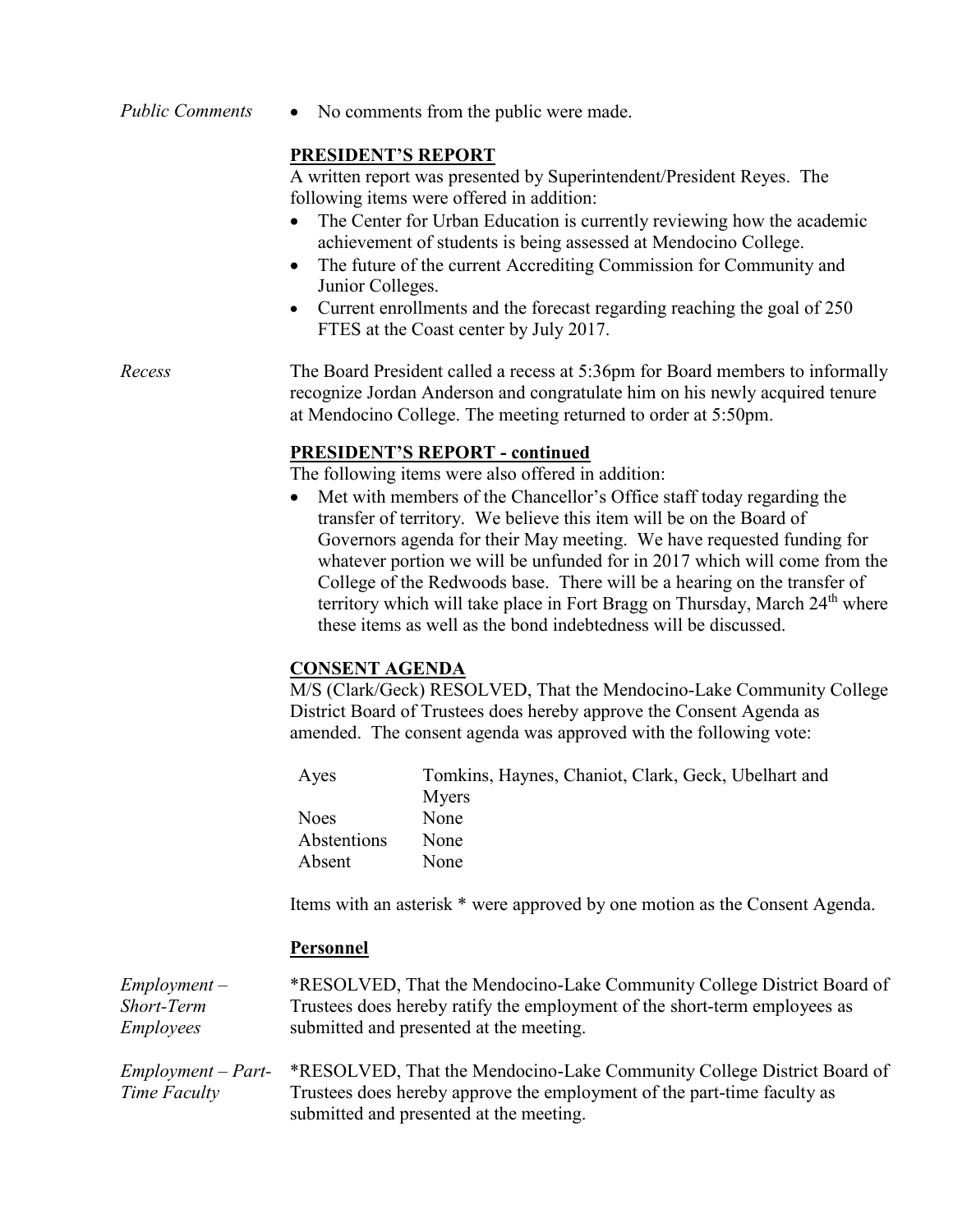| <b>Volunteers</b>                                                                                   | *RESOLVED, That the Mendocino-Lake Community College District Board of<br>Trustees does hereby approve the list of volunteers as presented.                                                                                                     |                                                                                                                                                                                                                                   |  |
|-----------------------------------------------------------------------------------------------------|-------------------------------------------------------------------------------------------------------------------------------------------------------------------------------------------------------------------------------------------------|-----------------------------------------------------------------------------------------------------------------------------------------------------------------------------------------------------------------------------------|--|
| Administrator<br>Contracts                                                                          | *RESOLVED, That the Mendocino-Lake Community College District Board of<br>Trustees does hereby approve the administrator contracts as presented.                                                                                                |                                                                                                                                                                                                                                   |  |
| Faculty Contracts –<br>Tenure Track<br>Faculty<br>Professional<br>Development Leave                 |                                                                                                                                                                                                                                                 | *RESOLVED, That the Mendocino-Lake Community College District Board of<br>Trustees does hereby approve the tenure-track faculty contracts as presented.                                                                           |  |
|                                                                                                     | Reid Edelman as presented.                                                                                                                                                                                                                      | *RESOLVED, That the Mendocino-Lake Community College District Board of<br>Trustees does hereby ratify a 2016-2017 Professional Development Leave for                                                                              |  |
| Reclassification                                                                                    | *RESOLVED, That the Mendocino-Lake Community College District Board of<br>Trustees does hereby approve the reclassification of Patti Gulyas to Accounting<br>Technician as presented.                                                           |                                                                                                                                                                                                                                   |  |
| Resignations/Retire<br>ments                                                                        | *RESOLVED, That the Mendocino-Lake Community College District Board of<br>Trustees does hereby ratifies the resignation of Joan McDowell effective May<br>31, 2016 and Stanley Willburn effective April 1, 2016 as presented.                   |                                                                                                                                                                                                                                   |  |
| $Employment -$<br>Temporary, Full-<br>Time,<br>Categorically-<br><b>Funded Faculty</b><br>Positions |                                                                                                                                                                                                                                                 | *RESOLVED, That the Mendocino-Lake Community College District Board of<br>Trustees does hereby approves a one-year categorically-funded contract for<br>2016-2017 for Tanja Ramming, Cintya Cruz and Alicia Mendoza as presented. |  |
| Fiscal Report as of<br>January 31, 2016                                                             | <b>Other Items</b>                                                                                                                                                                                                                              | *RESOLVED, That the Mendocino-Lake Community College District Board of<br>Trustees does hereby accept the fiscal report as submitted.                                                                                             |  |
| Donation of<br><i>Automobiles</i>                                                                   | *RESOLVED, That the Mendocino-Lake Community College District Board of<br>Trustees does hereby accept the automobiles generously donated to Mendocino<br>College by Sarah Deweyreith and Lisa Rosenstreich as presented.<br><b>ACTION ITEMS</b> |                                                                                                                                                                                                                                   |  |
| Awarding of Audit<br><b>Contract for Fiscal</b><br>Year Ending June<br>30, 2016                     |                                                                                                                                                                                                                                                 | After reviewing the item presented, the following action was taken:                                                                                                                                                               |  |
|                                                                                                     | M/S (Clark/Chaniot) to award the audit contract for the fiscal year ending June<br>30, 2016 to K. Coe Isom as presented. The motion was approved with the<br>following vote:                                                                    |                                                                                                                                                                                                                                   |  |
|                                                                                                     | Ayes<br><b>Noes</b><br>Abstentions<br>Absent                                                                                                                                                                                                    | Tomkins, Haynes, Chaniot, Clark, Geck, Ubelhart and Myers<br>None<br>None<br>None                                                                                                                                                 |  |
| Authorization To                                                                                    | After reviewing the information provided, the following action was taken:                                                                                                                                                                       |                                                                                                                                                                                                                                   |  |
| Go To Bid For<br>Replacement Of                                                                     |                                                                                                                                                                                                                                                 | M/S (Clark/Myers) to authorize staff to go to bid for replacement of the Science                                                                                                                                                  |  |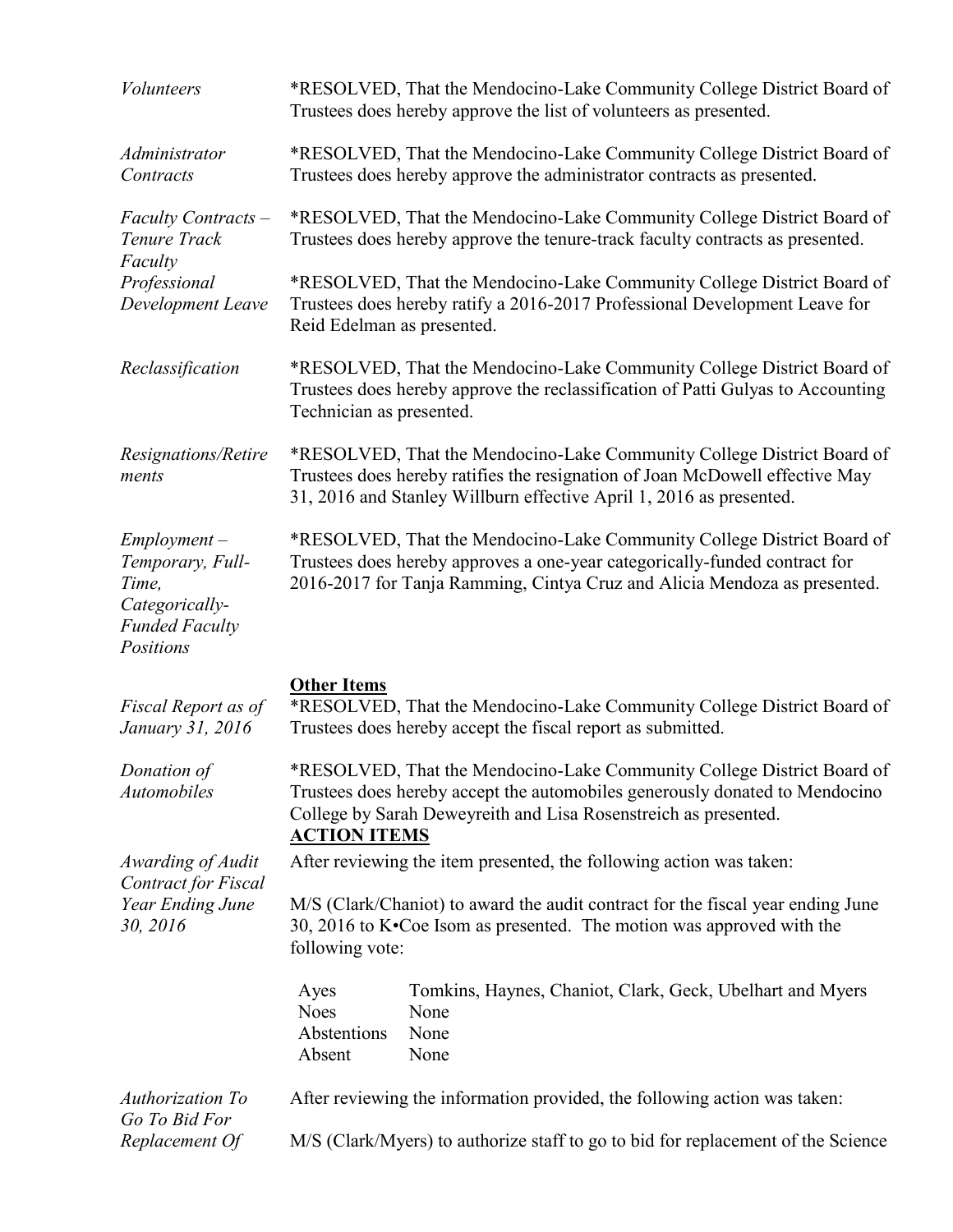| <i>Science Building</i><br>Chiller                                                                       | Building Chiller as presented. The motion was approved with the following<br>vote:                                                                                                                                                                                                                                         |                                                                                   |  |
|----------------------------------------------------------------------------------------------------------|----------------------------------------------------------------------------------------------------------------------------------------------------------------------------------------------------------------------------------------------------------------------------------------------------------------------------|-----------------------------------------------------------------------------------|--|
|                                                                                                          | Ayes<br><b>Noes</b><br>Abstentions<br>Absent                                                                                                                                                                                                                                                                               | Tomkins, Haynes, Chaniot, Clark, Geck, Ubelhart and Myers<br>None<br>None<br>None |  |
| Non-Renewal of                                                                                           | After discussion, the following action was taken:                                                                                                                                                                                                                                                                          |                                                                                   |  |
| <b>Faculty Contract</b>                                                                                  | M/S (Clark/Chaniot) that the Mendocino-Lake Community College District<br>Board of Trustees does not renew a temporary, non-tenure track, categorically-<br>funded full-time faculty contract for Nora Danning, Instructor-Nursing<br>Science/Clinical Practice for the 2016-2017 year as presented.                       |                                                                                   |  |
|                                                                                                          | Ayes<br><b>Noes</b><br>Abstentions<br>Absent                                                                                                                                                                                                                                                                               | Tomkins, Haynes, Chaniot, Clark, Geck, Ubelhart and Myers<br>None<br>None<br>None |  |
| <b>Education</b> and<br><b>Student Services</b><br>Report                                                | <b>INFORMATIONAL ITEMS AND REPORTS</b><br>A written report was submitted as information by Virginia Guleff, Vice<br>President of Education and Student Services.                                                                                                                                                           |                                                                                   |  |
| Mendocino College<br>Coastal Field<br><b>Station Committee</b>                                           | A written report was submitted as information by Steve Cardimona.                                                                                                                                                                                                                                                          |                                                                                   |  |
| Administrative<br>Services Report                                                                        | A written report was submitted as information by Eileen Cichocki, Vice<br>President of Administrative Services. The following was offered in addition:<br>Vice President Cichocki informed Board members they can have a college<br>email if they choose to. Anyone interested should contact her for more<br>information. |                                                                                   |  |
| Mendocino College<br>Foundation, Inc.                                                                    | A written report was submitted by Katie Fairbairn, Executive Director of the<br>Mendocino College Foundation, Inc. The following was offered in addition:<br>Executive Director Fairbairn stated she had nothing to add.                                                                                                   |                                                                                   |  |
| Friends of the<br>Mendocino College<br>Coastal Field<br><b>Station and Natural</b><br>Sciences Affiliate | A written report was submitted as information by Steve Cardimona.                                                                                                                                                                                                                                                          |                                                                                   |  |
| <b>Constituents Group</b><br>Reports                                                                     | <b>Academic Senate:</b>                                                                                                                                                                                                                                                                                                    | A written report was presented by Reid Edelman, Academic Senate President.        |  |
|                                                                                                          | <b>Classified Senate:</b>                                                                                                                                                                                                                                                                                                  | Classified Senate President Bushway stated he had nothing to add.                 |  |